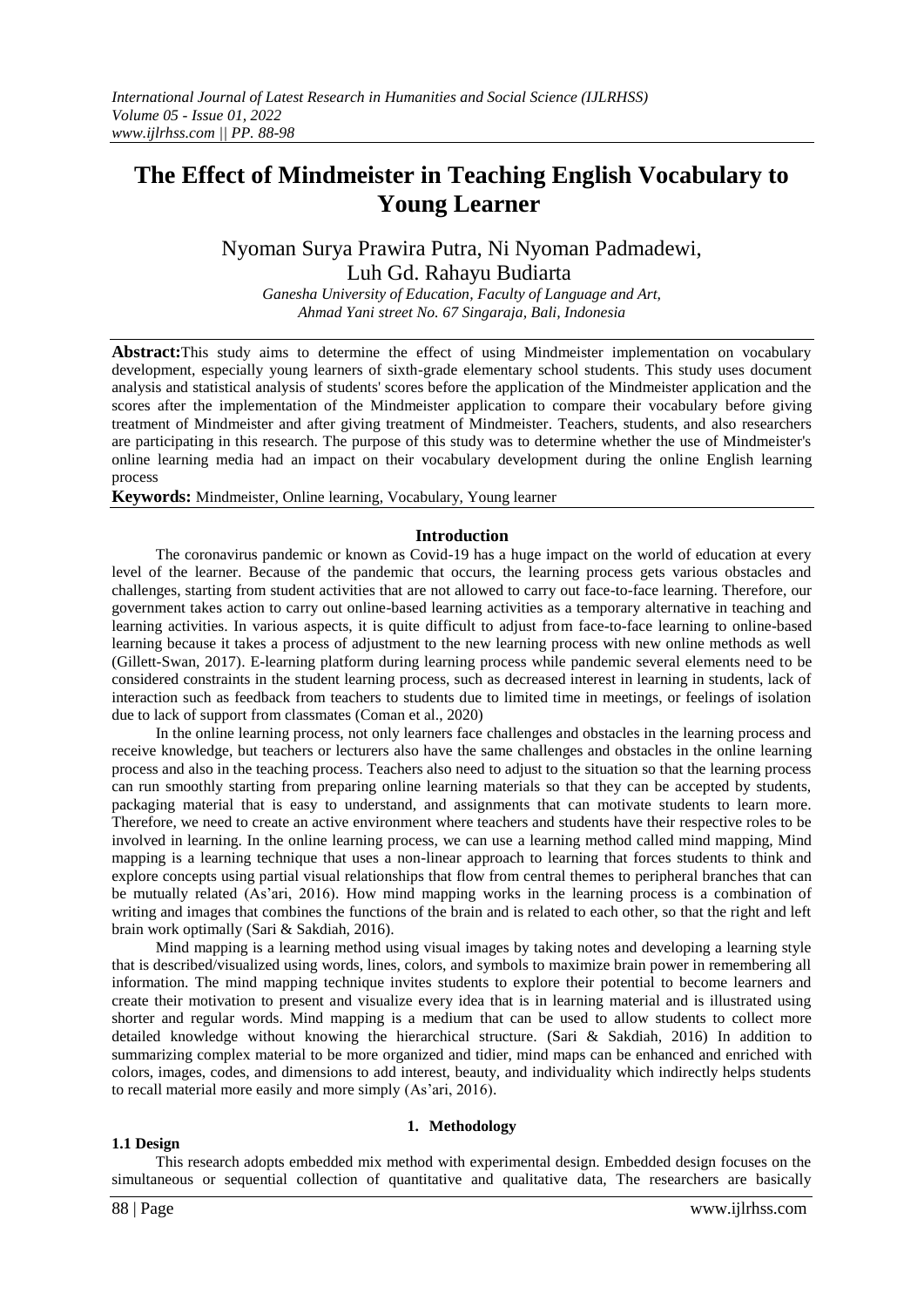quantitatively dominated, supplemented by qualitative research. Quantitative is a research method that uses natural science methods to obtain numerical data and hard facts. At the same time, qualitative research can be defined as research aimed at understanding the subject's experience phenomena, such as behavior, perception, motivation, and action. In addition, the quantitative and qualitative data are equal.The researcher uses a preexperimental design with one group pre-test and post-test. Pre-test and post-test testing was used to examine the impact of Mindmeister on vocabulary young learners. The researcher also uses a descriptive qualitative design, which consists of an observation checklist and document analysis. Observation checklist and document analysis were assisted by questionnaires to examine students' responses to Mindmeister in the learning process.

# **1.2 Setting**

This research was conducted at SDN 3 Banjar Jawa which is located in Banjar Jawa, Singaraja, Bali, Indonesia. The reason the authors chose this school to be used as a place of research is that the application of learning media is lacking in teaching English at this school and the author wants to apply this research in the process of teaching English.

# **1.3 Variable**

In this study, researchers used two variables, an independent variable, and a dependent variable. The independent variable for the study was Mindmeister. MindMeister was applied as a learning process, pre-test, and post-test treatment. On the other hand, the dependent variable was the acquisition of student vocabulary.

# **1.4 Participant**

Participants in the Mindmeister trial as a medium for learning English, especially vocabulary, were held at SDN 3 Banjar Jawa Singaraja, Bali. The target population is  $6^{th}$ grade students. There are three grade VI students at SDN 3 Banjar Jawa with the following data:

| ruote 1. ruote of 1 opulation |         |  |
|-------------------------------|---------|--|
| Class                         | Student |  |
| VI A                          | ◡       |  |
| VI B                          | 32      |  |
| VI C                          | 32      |  |
| <b>TOTAL</b>                  | 95      |  |

Table 1: Table of Population

The reason the researcher chose the sixth-class target was that the sixth-grade students at SDN 3 Banjar Jawa already had experience learning English, especially vocabulary and the sixth-grade students were able to use online learning media for their daily learning process. And the reason why the researcher chose class VI C as the research target is that class VI C has the lowest vocabulary value of the other two classes, namely class VI A and class VI B. Therefore, the researcher targets class VI C SDN 3 Banjar Jawa as the target population Mindmeister teaching for English especially vocabulary.

# **1.5 Instrument Data Collection**

During the whole process in the study, the writer in this study is the key instrument. The writer takes on roles as a research designer, a data collector, a data interpreter, and a result reporter. Besides, the writer uses several instruments to support in collecting the data:

# **1.6 Validity and Reliability**

In addition, a vocabulary test (Pre-Test and Post-test) was assigned to see if the Mindmeister affected the student's vocabulary. The study was conducted at the end of treatment and was distributed to both Pre-Test and Pre-Test. The pre-test and post-test consist of (30) multiple-choice questions. The test was used as a pre-test and post-test researchers were assigned to try out tests to other classes. The number of items in the try-out test was 30 in multiple-choice. Validity and normality were performed after the try-out test. the tryout was assigned to know if the try-out test was considered a valid and reliable item. Two steps require validation testing to find effectiveness. They are the validity of the content and the empirical validity. Fourty items were reviewed by experts for the validity of the content. We then used Gregory's formula to measure the outcome of the decision. Expert judges evaluated these projects to find out whether they are relevant and suitable for experimentation. When examining the results of the researchers' judgment, the Gregory formula was used.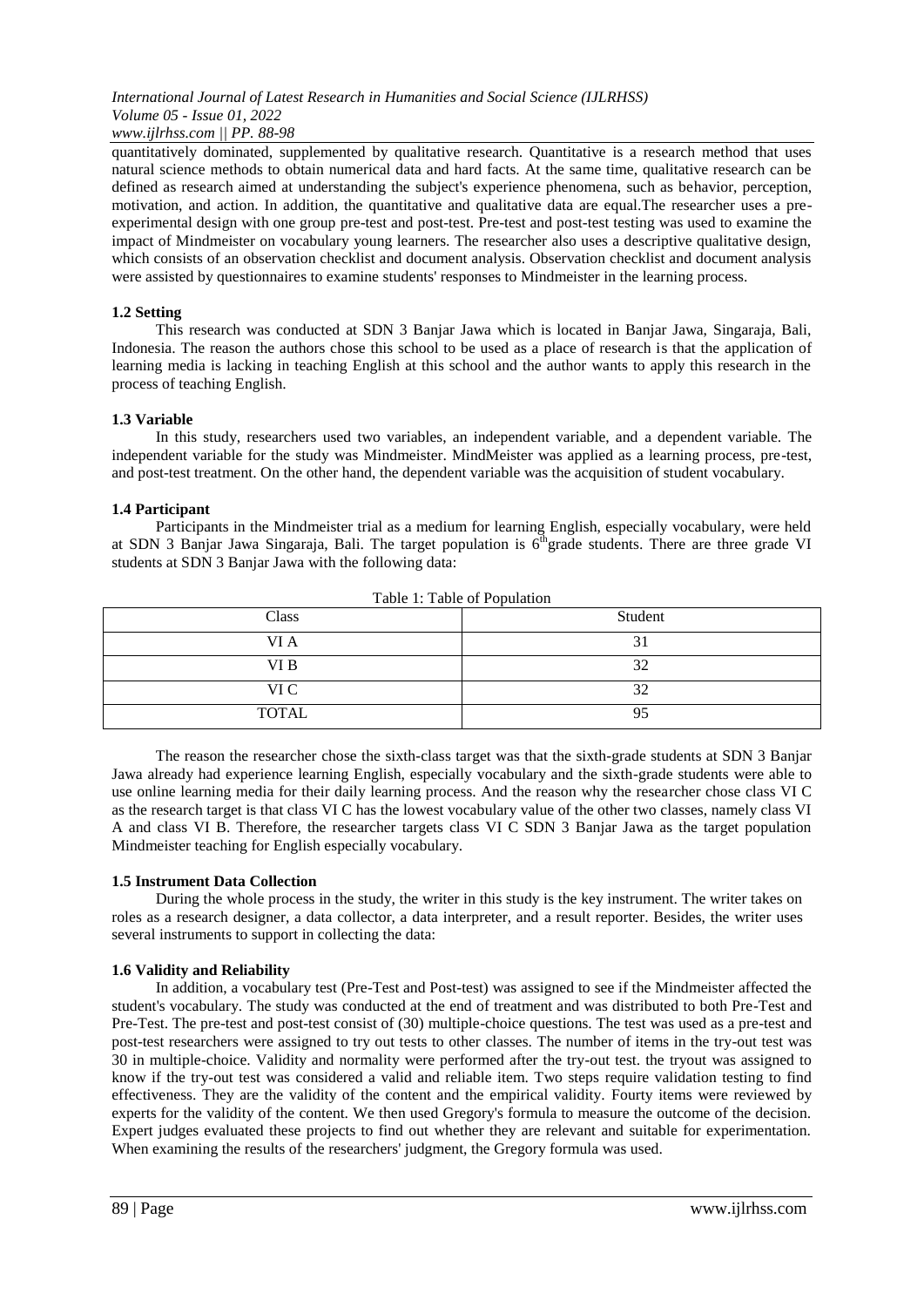# **1.6.1 Test Validity**

Before carrying out the tryout test, expert judges are carried out to assess the feasibility of the questions that will be used to screen students' scores.

| Judge |            | Judge I  |                   |
|-------|------------|----------|-------------------|
|       |            | Relevant | Irrelevant        |
|       |            |          |                   |
|       | Relevant   | $40\,$   |                   |
|       |            |          |                   |
|       |            |          |                   |
|       | Irrelevant | ٠        | $\qquad \qquad -$ |
|       |            |          |                   |
|       |            |          |                   |
|       |            |          |                   |
| Judge |            |          | Judge II          |
|       |            | Relevant | Irrelevant        |
|       |            |          |                   |
|       | Relevant   | 40       |                   |
|       |            |          |                   |
|       |            |          |                   |
|       | Irrelevant | ۰        |                   |
|       |            |          |                   |



The result showed that there were 40 relevant items had assessed by the expert judges. Then the result was tested by using the Gregory formula.



- A : Disagreement between the expert judges
- B and C : Different agreement between the expert judges
- D : Agreement between the expert judges

| Content validity | Level      |
|------------------|------------|
| $0.8 - 1.0$      | Very high  |
| $0.6 - 0.79$     | High       |
| $0.4 - 0.59$     | Sufficient |
| $0.2 - 0.39$     | Low        |
| $0.0 - 0.19$     | Very Low   |

$$
Content Validity = \frac{40}{0+0+0+40} = 1
$$

Formula 2:Gregory Formula

After testing by using the Gregory formula, the result showed that all items were relevant, and the content validity was 1.0. It meant the content validity was very high, and the items were appropriate to be tried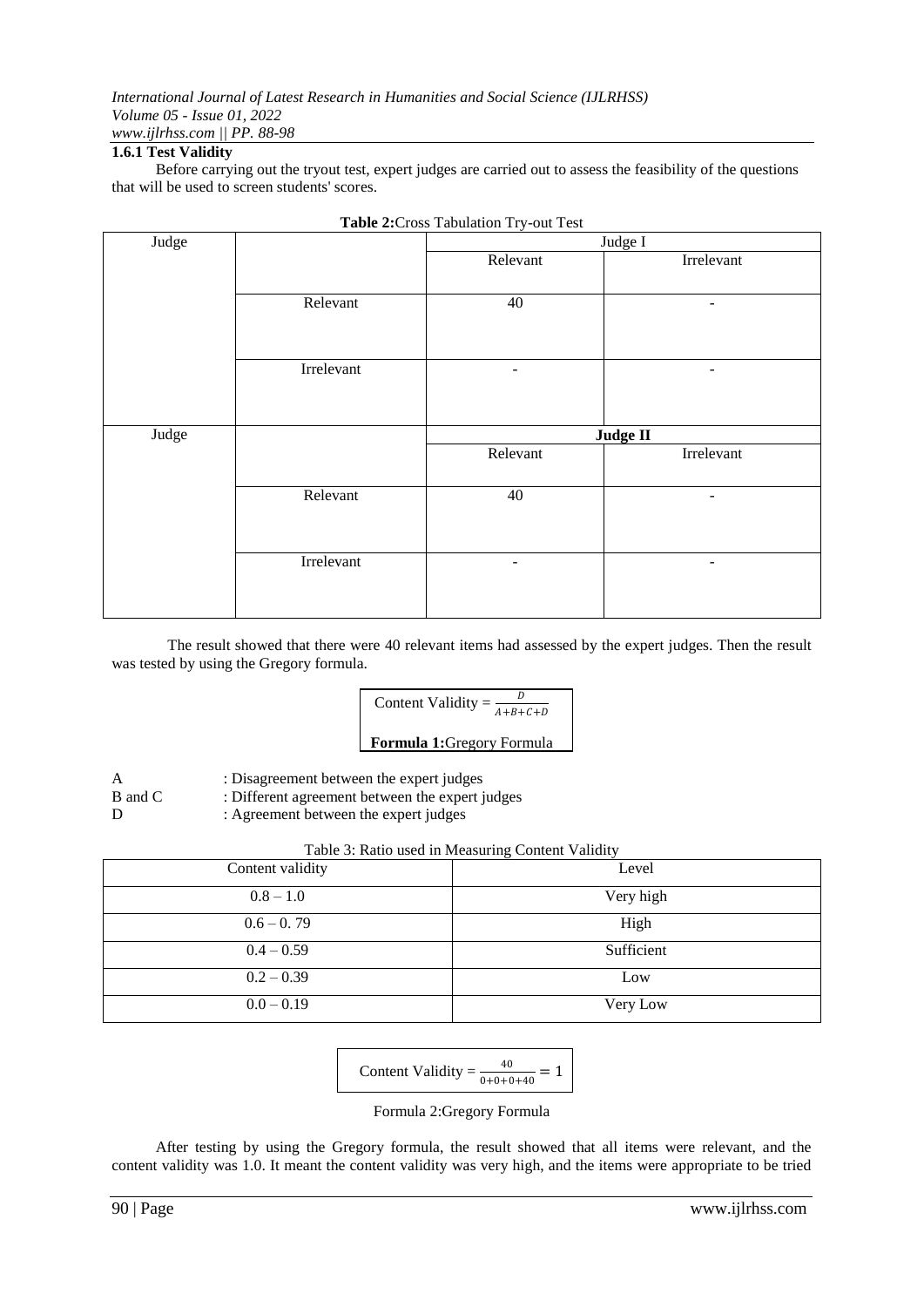*www.ijlrhss.com || PP. 88-98*

out to 32 students in VI B SD 3 Banjar Jawa. The total number of students who were done the try-out test was 32 students.

After conducting the consultation process and obtaining the result using Gregory's equation, the validity of the test was carried out using the Point-Biserial Formula (RPB) to find out the correlation between each item. Intended to determine the validity of the creation of tools. These items can be classified as valid if the rxy correlation is above rtable at a significant level of 0.05. For the valid element, it can be used as an initial test and a subsequent test. In addition, the tools were analyzed using SPSS 22 for windows and the result can be seen in the appendix.

| Comparison of $r_{\text{pbi}}$ and $r_{\text{table}}$ | Categories |
|-------------------------------------------------------|------------|
| <sup>1</sup> table<br>$\mathbf{I} \mathbf{v}$         | Valid      |
| $\sim$ I table<br>$\mathbf{v}_{\rm xv}$               | Invalid    |

### Formula 3: Qualification of Empirical Validity

The result of try out is analyzed by using SPSS statistics program to check the empirical validity. To find out the correlation Point biserial formula (r-Pb) is used and the number of respondents (N) is 24 so the r table  $=$ 0.329 ( $a = 0.05$ ). each item can be categorized as valid when the correlation of r-observed is higher than r-table.

| Question        | R-Observed | Classification |
|-----------------|------------|----------------|
| $\mathbf{1}$    | 0.357      | Valid          |
| $\overline{2}$  | 0.741      | Valid          |
| $\overline{3}$  | 0.453      | Valid          |
| $\overline{4}$  | 0.455      | Valid          |
| $\overline{5}$  | 0.525      | Valid          |
| $\sqrt{6}$      | 0.457      | Valid          |
| $\overline{7}$  | 0.417      | Valid          |
| $\overline{8}$  | 0.577      | Valid          |
| $\overline{9}$  | 0.398      | Valid          |
| 10              | 0.642      | Valid          |
| $\overline{11}$ | 0.453      | Valid          |
| $\overline{12}$ | 0.533      | Valid          |
| 13              | 0.547      | Valid          |
| 14              | 0.500      | Valid          |
| 15              | 0.329      | Invalid        |
| $\overline{16}$ | 0.577      | Valid          |
| 17              | 0.451      | Valid          |
| 18              | 0.485      | Valid          |
| 19              | 0.570      | Valid          |
| 20              | 0.319      | Invalid        |
| $\overline{21}$ | 0.388      | Valid          |
| 22              | $-0.176$   | Invalid        |
| 23              | 0.353      | Valid          |
| 24              | $-0.035$   | Invalid        |
| $\overline{25}$ | 0.019      | Invalid        |
| 26              | $-0.140$   | Invalid        |
| 27              | $-0.005$   | Invalid        |
| 28              | $-0.044$   | Invalid        |
| 29              | 0.076      | Invalid        |
| $\overline{30}$ | 0.079      | Invalid        |
| $\overline{31}$ | 0.393      | Valid          |
| $\overline{32}$ | 0.678      | Valid          |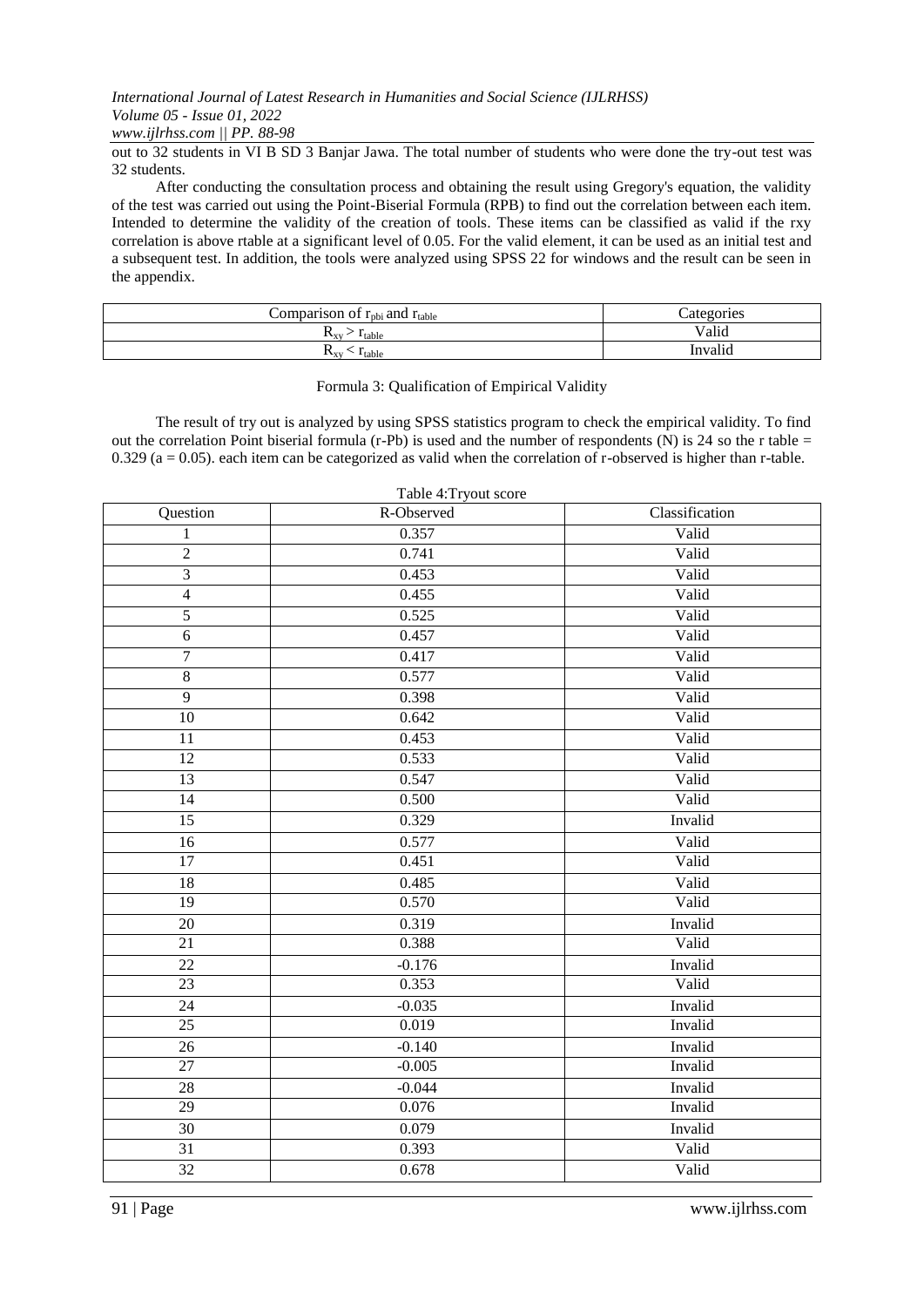*International Journal of Latest Research in Humanities and Social Science (IJLRHSS) Volume 05 - Issue 01, 2022 www.ijlrhss.com || PP. 88-98*

| .<br>$\mathbf{11}$ | .     |       |
|--------------------|-------|-------|
| 33                 | 0.453 | Valid |
| 34                 | 0.455 | Valid |
| 35                 | 0.525 | Valid |
| 36                 | 0.389 | Valid |
| 37                 | 0.417 | Valid |
| 38                 | 0.511 | Valid |
| 39                 | 0.398 | Valid |
| 40                 | 0.577 | Valid |

The result of validity test shows that 30 items can be categorized as "valid" since r-xy of the item is higher than the r-table and 10 items can be categorized as "Invalid" since r-xy of the item is lower than the rtable. The empirical validity test was done and the 30 items of test can be used to test.

# **1.6.2 Test Reliability**

Reliability was intended to measure how reliable an item is by examining a criterion or range of reliability. In this study, we used Alpha-Cronbach to confirm the level of reliability. Trial test scores were entered into SPSS for analysis to ensure reliability.

| Table 5: Reliability Statistics |  |  |
|---------------------------------|--|--|
| N of Items<br>Cronbanch's Alpha |  |  |
| .850<br>-46                     |  |  |

From the table above, it is known that there are 40 items with a Cronbanch Alpha value of 0.850, because the value of the Cronbanch Alpha results is 0.850, most of the reliability tests in the 40 item questions are reliable or consistent.

# **1.7 Researcher**

In this study, the researcher performed the observation checklist, pre-test, and post-test as well as a questionnaire sheet to obtain data on the effect of Mindmeister application on vocabulary mastery on sixth graders student of SD 3 Banjar Jawa Singaraja as well as students' responses towards the implementing Mindmeister application on vocabulary mastery young learners of SD 3 Banjar Jawa Singaraja as well as students' responses towards Mindmeister application on vocabulary mastery.

# **1.8Data Analysis**

Descriptive statistics analysis was used to describe the pre-test and post-test results in detail. In particular, it intended to compare the differences in the scores between the pre-test and post-test.

# **1.8.1 Mean**

Mean is the calculation of score which intended to measure the average score of samples. It can be done by summarizing the score obtained by the samples and dividing with the total of the samples.

# **1.8.2 Median**

Median is the middle number that can be discovered after sorting the number in the sequence and taking the middle number.

# **1.8.3 Mode**

Mode is the score that has the biggest frequency that appears in the data.

# **1.8.3 Range**

The range is the gap between the lowest and the highest score of the samples.

# **1.8.4 Variance**

Variance is an average of squared differences from its mean score

# **1.8.5 Standard Deviation**

The standard deviation is the dispersion of the sample score within the data distribution.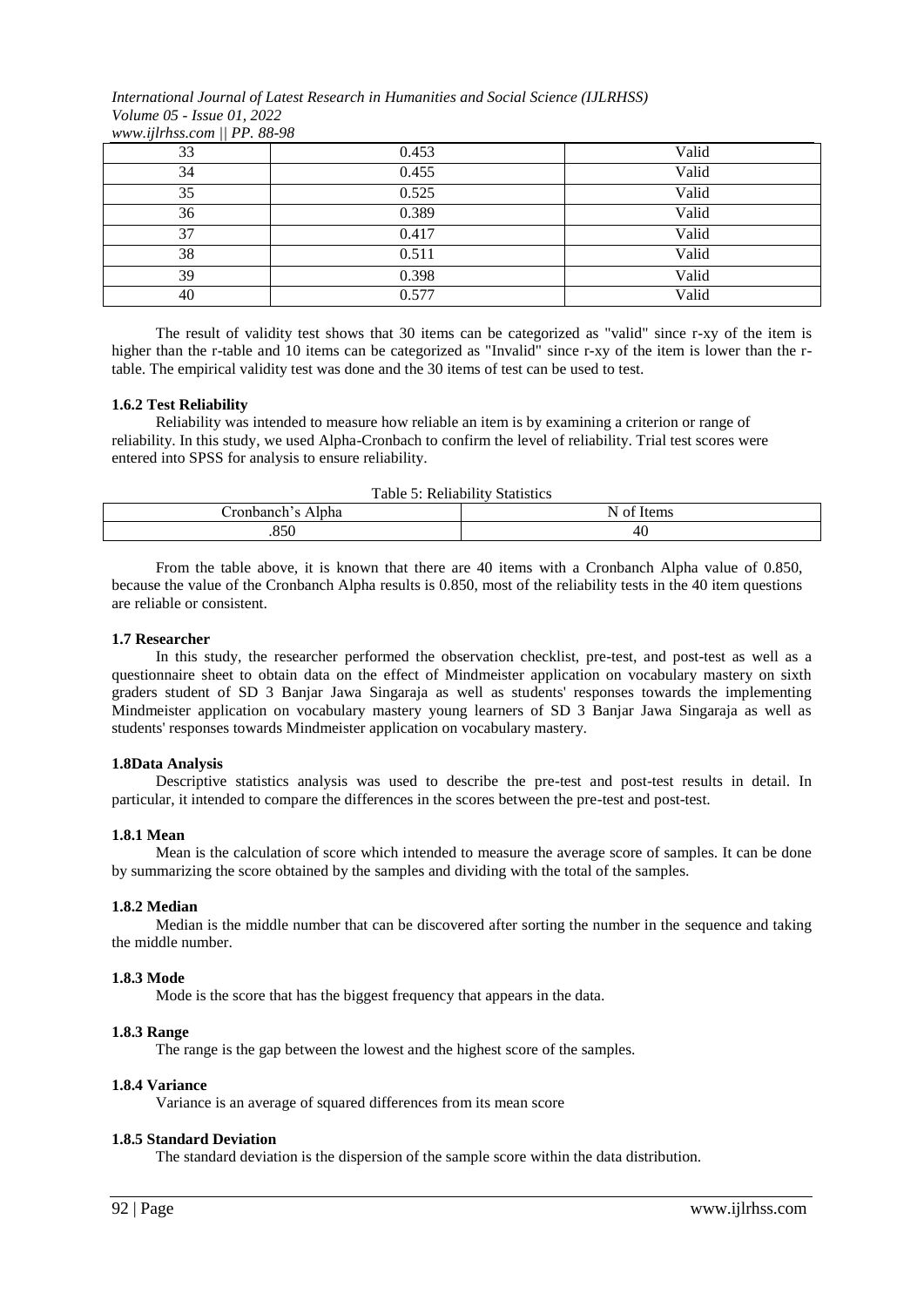# **1.9Statistical Hypotesis**

In this research, the statistical hypothesis was based on the null hypothesis  $(H_0)$  and the alternative hypothesis (Ha)

$$
\left.\begin{array}{l}H_o:N_1=N_2\\H_a:N_1>N_2\end{array}\right|
$$

Formula 4:The hypothesis formula

H<sup>o</sup> : There is no significant effect on vocabulary comprehensions between students taught using Mindmeister in Pre-Test and Post-Test  $(N_1 = N_2)$ 

 $H_{a}$ : There is a significant effect on students vocabulary comprehensions between students taught using using Mindmeister in Pre-Test and Post-Test  $(N_1 > N_2)$ 

*Note:*

 $H<sub>o</sub>$  : Null Hypothesis

 $\frac{H_a}{N_1}$ : Alternative Hypothesis

: The mean score of the Pre-Test taught by Mindmeister

 $N_2$  : The mean score of the control group taught Pre-Test taught by Mindmeister

### **2. Inferetial Statistics**

# **2.1 Normality Test**

Normality test was used to determine the normality of the data contribution. The test for normality was analyzed in the pre and post tests using SPSS 22.0. Kolmogorov-Smirnov was used to test for normality of the data. If its value is greater than 0.05, the data can be classified. On the other hand, if its value is less than 0.05, it means that the data is abnormal. Moreover, the normality can be seen below:

 $P > 0.05$  = the data is normal distribution

 $P < 0.05$  = the data is not normal distribution



# **2.2 Homogeneity Test**

In addition to determining the normal distribution of the data, a homogeneity test was also performed to determine if the data was homogeneous. Statistical analysis was used to check the homogeneity of the sample by inputting the results of the pretest and the posttest into the SPSS program. If the significant value is greater than 0.05, the data can be classified as homogenous. The results of the sample student equality test also use homogeneity. The results can be seen in table 6.

| Table 6: Test of Homogeneity of Variance |     |     |       |  |
|------------------------------------------|-----|-----|-------|--|
| Levelne Statistic                        | df1 | df2 | Sig.  |  |
|                                          |     |     |       |  |
|                                          |     |     |       |  |
| 0.982                                    |     | -62 | 0.325 |  |
|                                          |     |     |       |  |
|                                          |     |     |       |  |

Through the results of table 6, the data can be classified as homogeneous if the data obtained has a value greater than 0.05. from the homogeneity test that has been carried out on the data obtained, it can be concluded that the data obtained has exceeded the value of 0.05 with the results of 0.325 which can be said to be homogeneous.

# **2.3 T-test**

T-test was used to investigate the impact on students' vocabulary acquisition on SD 3 Banjar Jawa Singaraja 6th grade students. Pre- and post-test results were measured using paired T-tests. In other words, we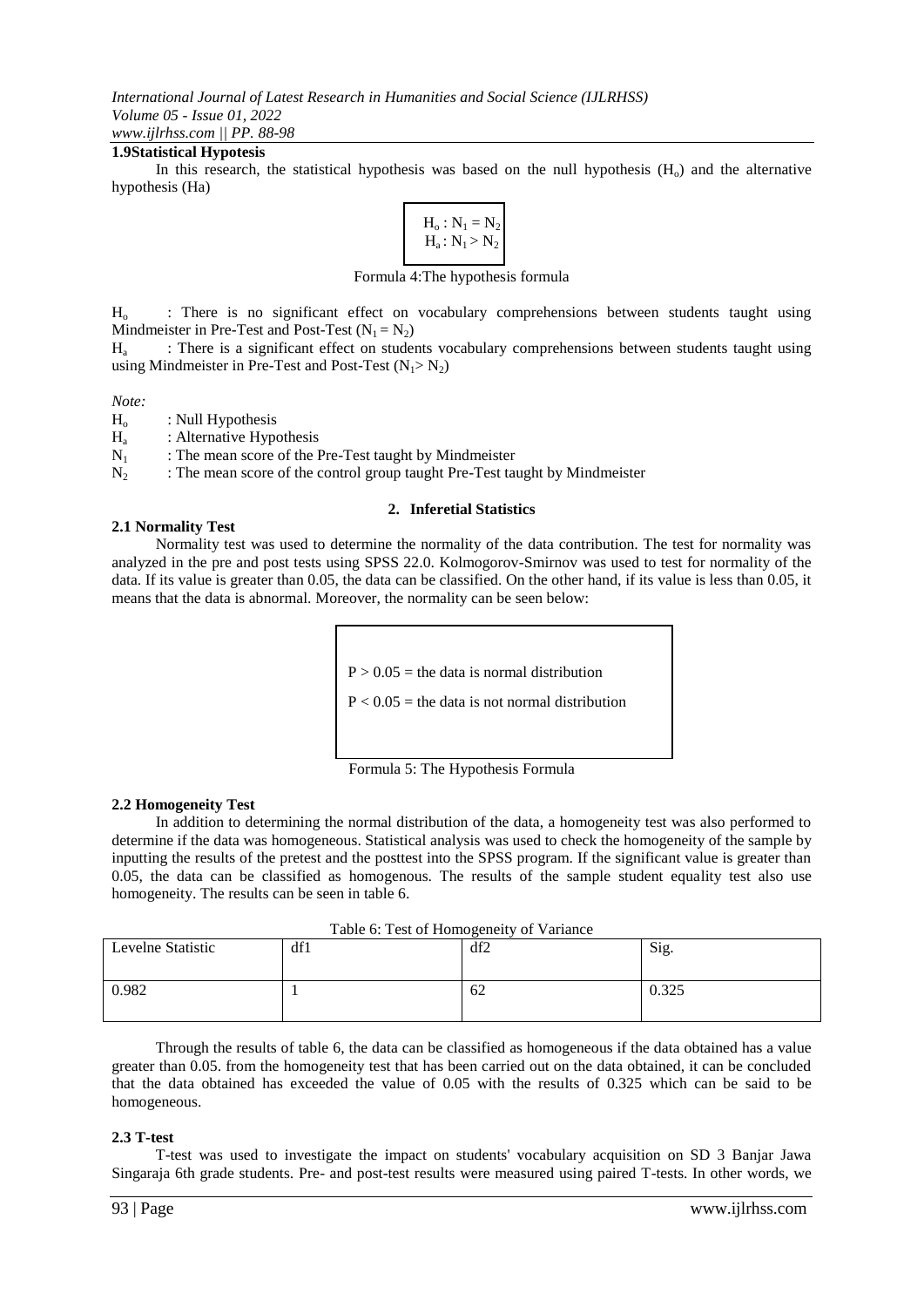# *International Journal of Latest Research in Humanities and Social Science (IJLRHSS) Volume 05 - Issue 01, 2022*

# *www.ijlrhss.com || PP. 88-98*

used a paired T-test to analyze the significance of the data to see if the study hypothesis was accepted. In this study, we used SPSS 22.0 to analyze the paired T-test. If Tobserved is higher than the Tcritical value, the null hypothesis is accepted. On the other hand, if Tobserved is less than the Tcritical value, the null hypothesis is rejected. In addition, the qualification hypothesis can be seen in the table

| Table 7: Qualification in Determining Hypothesis |  |  |
|--------------------------------------------------|--|--|
|                                                  |  |  |

| <b>L</b> critical value<br>$L_{\rm observed}$ | Null Hypothesis $(Ho)$ is accepted |
|-----------------------------------------------|------------------------------------|
| $t_{\rm observe} < t_{\rm critical\ value}$   | Null Hypothesis $(Ho)$ is rejected |

# **2.4 Effect Size**

The effect size test was carried out in this study. It aims to determine the level of effectiveness of treatment when using Mindmeister. Cohen's formula used to study the effect size of the data

| <b>Table 8:</b> Cohen's Effect Size Level |                 |  |
|-------------------------------------------|-----------------|--|
| Effect size (d)                           | Level           |  |
|                                           |                 |  |
| $0 - 0.12$                                | Weak effect     |  |
| $0.21 - 0.50$                             | Modest effect   |  |
| $0.51 - 1.00$                             | Moderate effect |  |
| >1.00                                     | Strong effect   |  |

### **Table 8:** Cohen's Effect Size Level

# **3. Findings**

Pre-test and post-test are given with the aim of getting scores from students who have not previously been taught using Mindmeister media and after teaching using Mindmeister learning media. The pre-test was held on 9th October 2021, right before they were taught English using Mindmeister. Students were given 30 sample questions with different themes with an accumulation of 35 minutes of test work.

While the post-test was carried out on 6th November 2021, after students had six meetings and treatment using Mindmeister during the teaching process, students, post-tests were given a total of 30 questions with an accumulation of 35 minutes of working on questions to see a comparison of values before and already implemented teaching using Mindmeister.

| No             | raone). The ric rest and rost rest<br>Name | Pre-Test | Post-Test |
|----------------|--------------------------------------------|----------|-----------|
| 1              | Student 1                                  | 80       | 100       |
| $\overline{2}$ | Student 2                                  | 74       | 94        |
| 3              | Student 3                                  | 77       | 100       |
| $\overline{4}$ | Student 4                                  | 70       | 90        |
| 5              | Student 5                                  | 70       | 90        |
| 6              | Student 6                                  | 67       | 77        |
| $\tau$         | Student 7                                  | 60       | 84        |
| $\,8\,$        | Student 8                                  | 67       | 87        |
| 9              | Student 9                                  | 67       | 87        |
| 10             | Student 10                                 | 60       | 80        |
| 11             | Student 11                                 | 74       | 94        |
| 12             | Student 12                                 | 77       | 80        |
| 13             | Student 13                                 | 70       | 90        |
| 14             | Student 14                                 | 70       | 87        |
| 15             | Student 15                                 | 60       | 94        |

Table9: The Pre-Test and Post-Test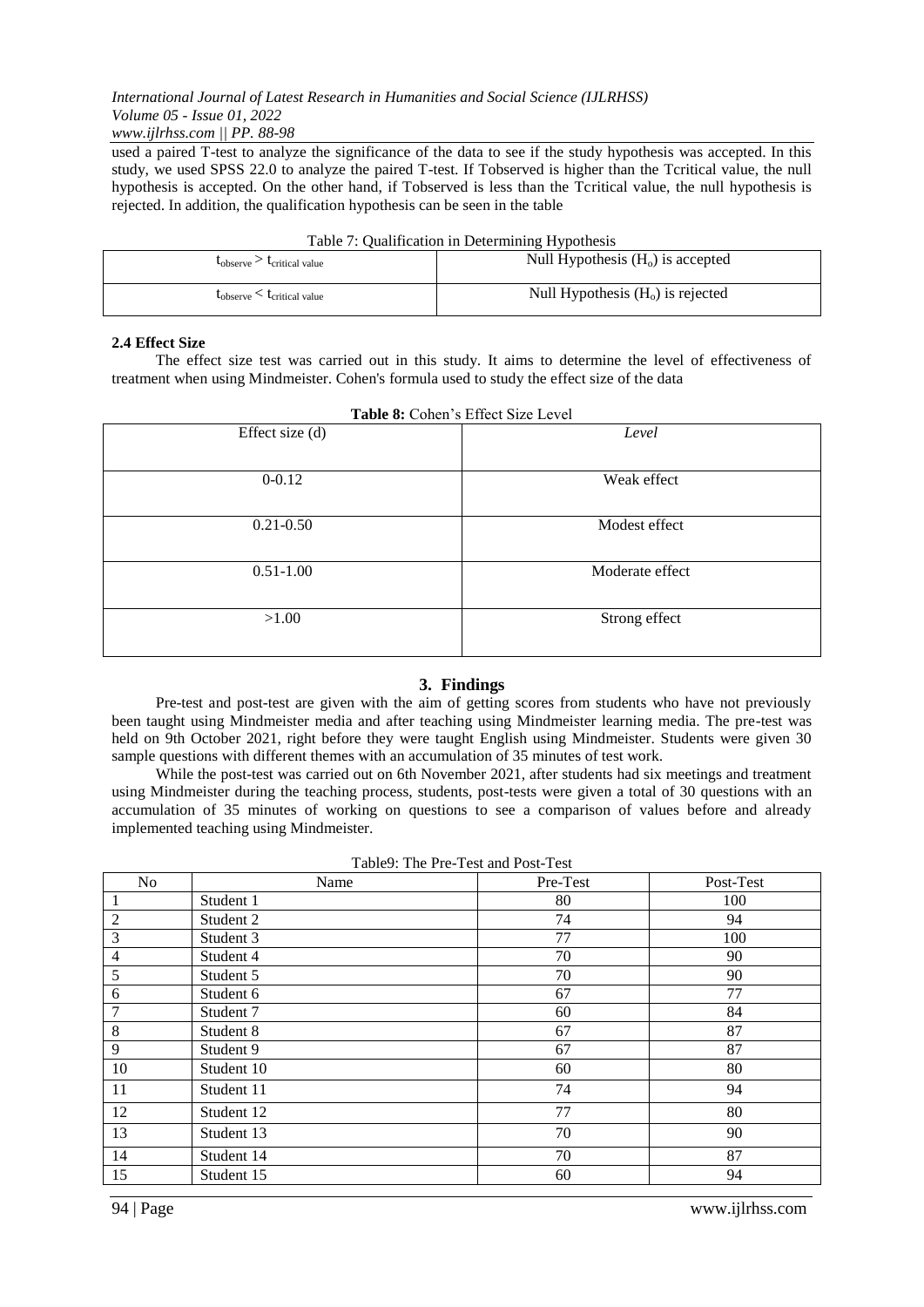#### *International Journal of Latest Research in Humanities and Social Science (IJLRHSS) Volume 05 - Issue 01, 2022 www.ijlrhss.com || PP. 88-98*

| 16 | Student 16  | 64    | 74    |
|----|-------------|-------|-------|
| 17 | Student 17  | 64    | 90    |
| 18 | Student 18  | 67    | 87    |
| 19 | Student 19  | 74    | 87    |
| 20 | Student 20  | 67    | 90    |
| 21 | Student 21  | 67    | 94    |
| 22 | Student 22  | 77    | 87    |
| 23 | Student 23  | 70    | 97    |
| 24 | Student 24  | 67    | 94    |
| 25 | Student 25  | 70    | 90    |
| 26 | Student 26  | 60    | 94    |
| 27 | Student 27  | 70    | 84    |
| 28 | Student 28  | 77    | 94    |
| 29 | Student 29  | 74    | 97    |
| 30 | Student 30  | 67    | 80    |
| 31 | Student 31  | 70    | 84    |
| 32 | Student 32  | 77    | 97    |
|    | <b>MEAN</b> | 69.53 | 89.19 |

# **3.1 Descriptive Analysis**

After calculating the pre-test and post-test scores, the researchers used the 22nd version of the statistical program to perform a descriptive analysis of the data. The average score, median, mode, variance, range, and standard deviation are analyzed to reveal how SD 3 Banjar Jawa Singaraja is implemented in the pre-test and post-test. The score was analyzed descriptively. The scores used in this descriptive analysis are pre-test and post-test scores. Based on the analysis, researchers can investigate whether the use of Mindmeister has an impact on students' vocabulary mastery.

| <b>TableTO.</b> The result of Descriptive Analysis |         |                 |          |  |  |
|----------------------------------------------------|---------|-----------------|----------|--|--|
|                                                    |         | Pretest         | Posttest |  |  |
| N                                                  | Valid   | 32              | 32       |  |  |
|                                                    | Missing | $\theta$        | $\Omega$ |  |  |
| Mean                                               |         | 69.5313         | 89.1875  |  |  |
| Median                                             |         | 70              | 90       |  |  |
| Mode                                               |         | $67.00^{\rm a}$ | 94       |  |  |
| Std. Deviation                                     |         | 5.52405         | 6.53742  |  |  |
| Variance                                           |         | 30.515          | 42.738   |  |  |
| Range                                              |         | 20              | 26       |  |  |
| Minimum                                            |         | 60              | 74       |  |  |
| Maximum                                            |         | 80              | 100      |  |  |
| Sum                                                |         | 2225            | 2854     |  |  |

# Table10: The result of Descriptive Analysis

#### **Mean**

Mean is the average of the total score. Based on Table 4.2 Pre-Test mean score was 69.53 and the Post-Test mean score of was 89.18. It showed that the Post-Test mean score was higher than the Pre-Test mean score. From the graphic in Figure 4.2, the mean score of the Post-Test was higher than the mean score of the Pre-Test.

# **Median**

Median is the middle number from the lowest and the highest score. Table 4.2 showed that the median of the Pre-Test was 70 and the median of the Post-Test was 90. Table 4.2 also shows that the median of the Post-Test was higher than the median of the Pre-Test score.

# **Mode**

Mode is the number that emerges mostly in the list of numbers. The Pre-Test and Post-Test score can be seen in Table 4.2. It indicated that the mode score of the Pre-Test was 67 and the mode score of the Post-Test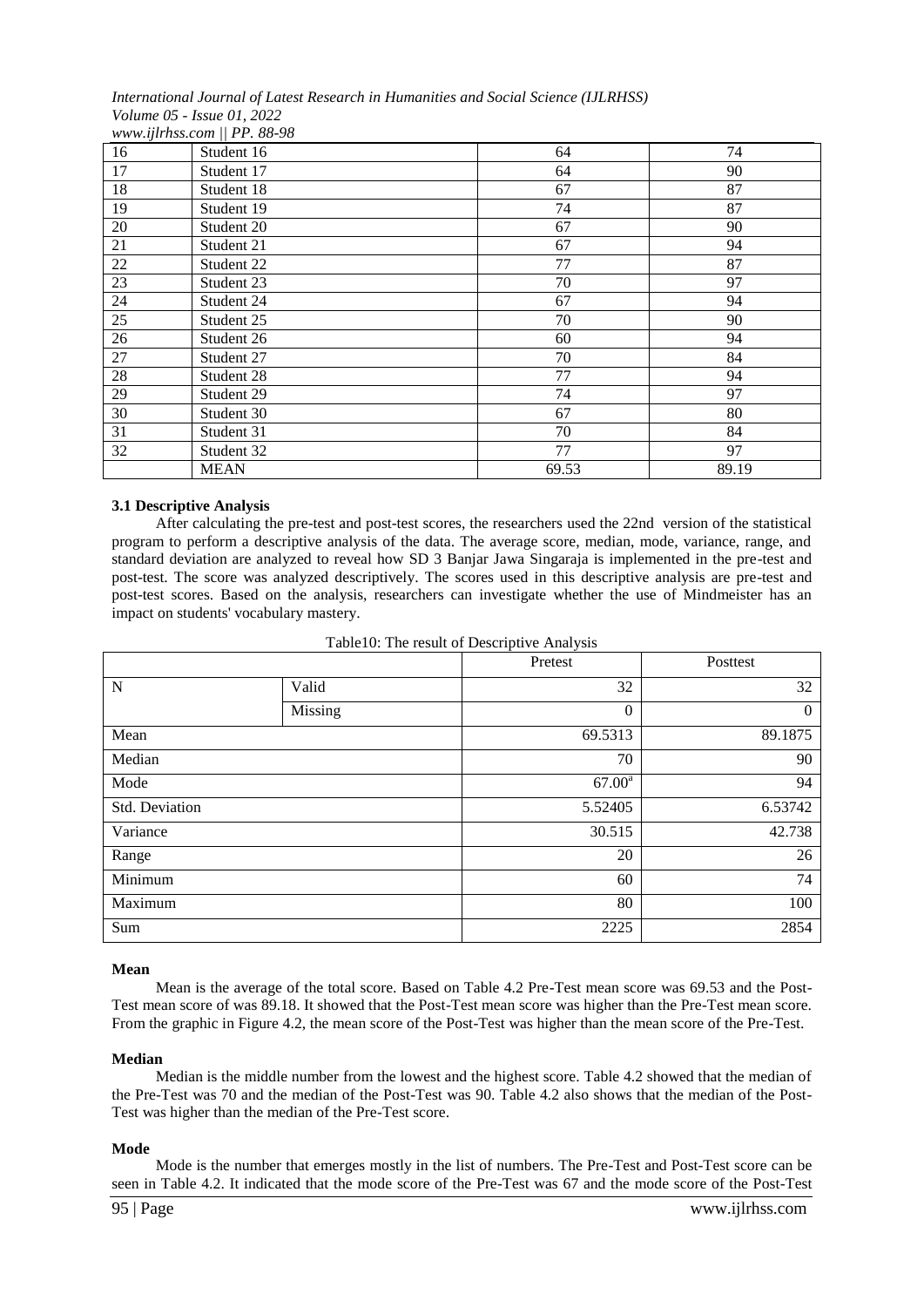*International Journal of Latest Research in Humanities and Social Science (IJLRHSS) Volume 05 - Issue 01, 2022 www.ijlrhss.com || PP. 88-98*

was 94. The graphic in Table 4.2 showed that the mode of the Post-Test was higher than the mode of the Pre-Test.

# **Standard Deviation**

Standard deviation is used to find the dispersion of data distribution. In this study, the Pre-Test standard deviation was 5.52, and the Post-Test standard deviation was 6.53. It showed that the Pre-Test standard deviation was higher than the Post-Test standard deviation.

# **Variance**

Variance is an average of squared differences from its mean score and then dissociated by the total number of students in each group. In Table 4.2, the Pre-Test variance was 30.51. The Post-Test variance was 42.73. As seen in Figure 4.1, the variance of the Post-Test was higher than the variance of the Pre-Test.

# **Range**

The range is the space among the highest and the lowest number in the list of numbers. It can be discovered by findings the difference among the highest and the lowest score. The highest score in the Pre-Test was 80, and the lowest was 60. Meanwhile, the highest score of the Post Test was 100, and the lowest score was 74. From the highest and the lowest score of each group, it was calculated that the range score of the Post-Test from the highest to the lowest was 26. Meanwhile, the Pre-Test range score from the highest to the lowest was 20. It means that there is a gap between the lowest score and the highest score of the Pre-Test and Post-Test that the number of gaps is 6.

# **3.2 Normality Test**

In this study, Kolmogorov-Smirnov was used to measure the normality of the data. If the value of the data is greater than 0.05, the data can be classified as normally distributed. On the other hand, if the value of the data is less than 0.05, the data can be classified as abnormal. In addition, the results of the normality test can be seen in the table.

|          | Kolmogorov-Smirnov <sup>a</sup> |    | Shapiro-Wilk |                  |    |       |
|----------|---------------------------------|----|--------------|------------------|----|-------|
|          | <b>Statistic</b>                | Df | Sig.         | <b>Statistic</b> | df | Sig.  |
| Pretest  | 0.154                           | 32 | 0.053        | 0.937            | 32 | 0.061 |
| Posttest | 0.144                           | 32 | 0.089        | 0.959            | 32 | 0.26  |

#### Table 11: Table Test of Normality

The results show that the pre-test significance value is 0.053, and the post-test significance value is 0.089. The results showed that the two groups were in normal distribution, and the significance value was higher than 0.05.

# **3.3 T-Test**

| Table12: Paired Samples Correlations |  |
|--------------------------------------|--|
|--------------------------------------|--|

|        |                    | N             | Correlation | n.<br>$S_1g$ . |
|--------|--------------------|---------------|-------------|----------------|
|        |                    |               |             |                |
| Pair 1 | Pretest & Posttest | $\sim$<br>ے د | 0.393       | 0.026          |
|        |                    |               |             |                |

The result showed that the value of Sig. Was 0.026 as Tobserved. The Tcritical value is now 0.05. It meant the significant value of Sig. (2-tailed) was lower than 0.05. If Tobserved is less than the Tcritical value, the null hypothesis (Ho) is also rejected. Therefore, the alternative hypothesis (Ha) was accepted in this study. From this it can be concluded that Mindmeister had a significant impact on the students' vocabulary mastery.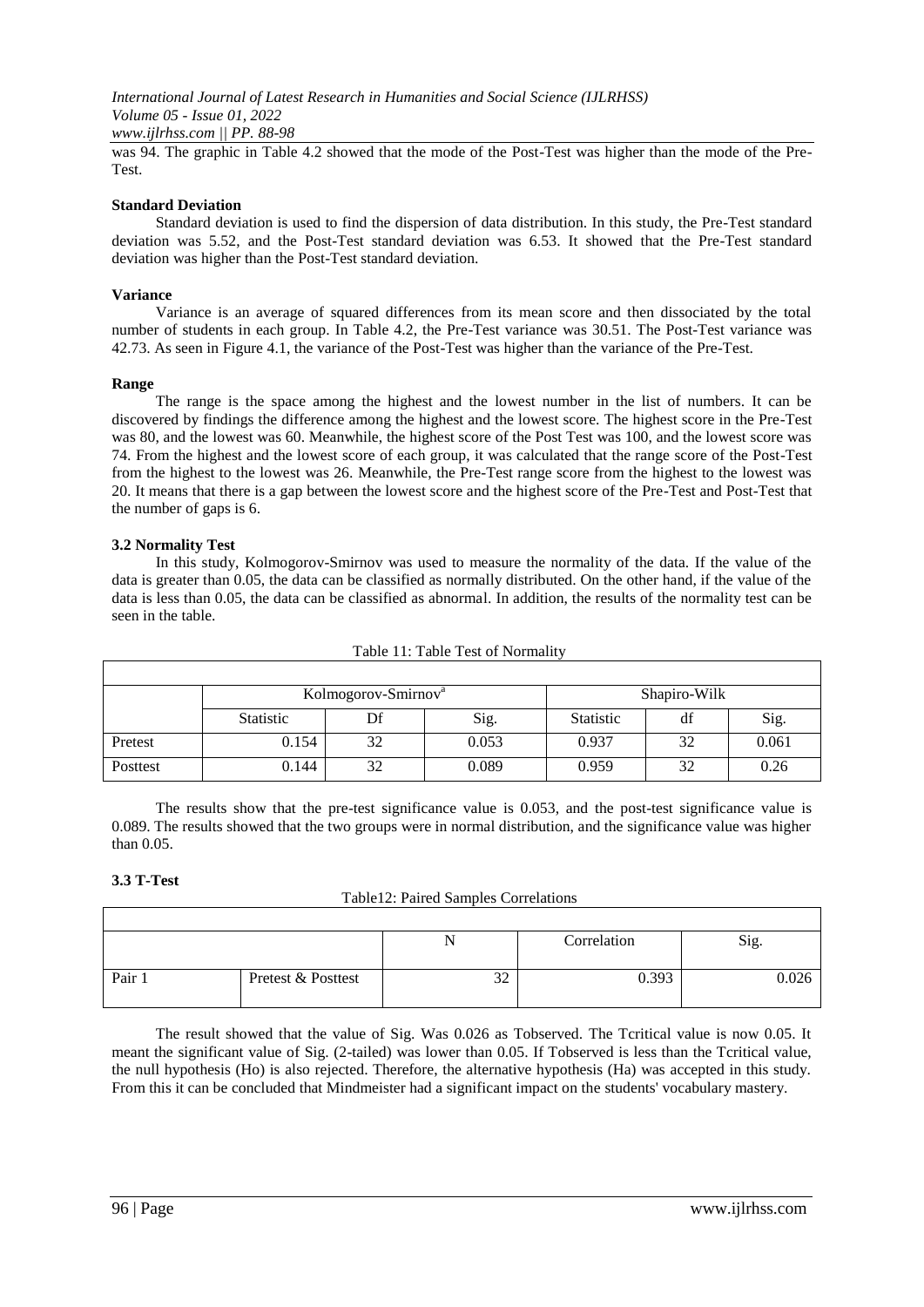### **3.4 Effect Size**

| Table 13: The Effect Size Calculator |          |           |  |
|--------------------------------------|----------|-----------|--|
|                                      | Pre-test | Post-Test |  |
| Mean                                 | 69.53    | 89.18     |  |
| Std. Deviation                       | 5.52     | 6.54      |  |
| Correlation                          | 0.393    |           |  |
| Cohen's Effect                       | 2.934    |           |  |

The effect size test is used to measure the level effect of Mindmeister. This research uses Cohen's formula. The Cohen formula calculates the correlation between the average score, standard deviation, and preand post-test. The results of the effect size are shown in the table. The result of the effect size test was 2.934. The effectiveness of the level of treatment when using Mindmeister in 6<sup>th</sup> grade of SD 3 Banjar Jawa Singaraja has been shown to be classified as strong effect.

### **4. Discussion**

Most activities for young learners consist of movements and should include their senses. Teachers need to work with many objects, visuals, and images to make everything around the school available. It is also important for the teacher to have the young learner play in that language, talk to themselves as much as possible, and use songs and nursery rhymes. Young learners are unique learners, have different learning styles, and tend to understand materials differently. There are some common characteristics of young learners, they react even if they don't understand (Prayatni, 2019), they learn from everything around them, they learn indirectly rather than directly. Increasingly, they understand mainly from explanations, when they see, hear, touch, and interact.

Abstractions are tricky and generally show curiosity about the world and enthusiasm for language learning, but they look like problematic students despite their success in language learning. They are passionately committed when engaged and most of them begin to understand the need for learning. As a result of intellectual development, attention is increased. They can speak and engage in abstract thinking. They have a full range of (positive or negative) life and learning experiences. They have expectations for the learning process and have their own learning patterns. They are more disciplined than other age groups and know how to struggle. They like to talk about themselves and deal with learning with their life as the main topic.

They love discovering things, making or drawing things, using their imagination, moving from one place to another, solving puzzles. They have a short attention span, they can easily get bored after 5-10 minutes. Teachers should have a rich repertoire of activities to help young children receive information from a variety of sources and plan a range of activities for a given time period. Teachers should work with students individually or in groups. Teachers need to be aware of the students interests to motivate them, the classroom should be colorful and bright with enough room for different activities.

One of the appropriate learning media for showing jargon during a pandemic that can build understudies' excitement for learning by showing appealing visuals, pictures and items alluringly are "Mindmeister". MindMeister is one of the web innovation based psyche map devices you can use to foster brain maps in your virtual homeroom. There are different highlights that permit you to team up with others continuously on a computerized stage and make natural information maps (Yunusa & Umar, 2021). The cooperation highlight incorporates a coordinated talk include that allows you to see who posted what when. Co-editors can likewise remark on and vote on thoughts. MindMeister has an organization outline design as a format for engineers to look over. A library of foundation pictures is additionally accessible to redo your psyche map. You can share your brain map by welcoming others by welcoming them by email or by sharing a connection to alter or see your psyche map. An organized arrangement created as a psyche map guarantees that extremely significant marks of the point are covered, in light of objectives. It transforms drilling work into something imaginative and instinctive. Likewise, when you make a brain map with MindMeister, you can get an outline of the idea initially. All assets like sound, recordings, pictures, hyperlinks, URLs, and so forth can be embedded and saved as a top priority map created by MindMeister. The pool of data accumulated through such instruments gives significant bits of knowledge and perceivability to the idea. This instrument can be utilized by students, all things considered, to learn all the more effectively and release their inventive potential. MindMeister likewise upholds cell phones and tablets, so understudies can access and work on their guides whenever anyplace. MindMeister works with standard Chromebook, iOS, and Android internet browsers.

With cooperative psyche planning apparatuses like MindMeister, you can conceptualize, give introductions, and offer thoughts progressively from any place you are without agonizing over running out of space. What's more, internet-based brain planning furnishes an incredible chance to connect with all students, particularly the thoughtful ones. Yet, research on the adequacy of such instruments in the showing system is as yet in its early stages. Planning instruments can work with student skill, coordination, correspondence,